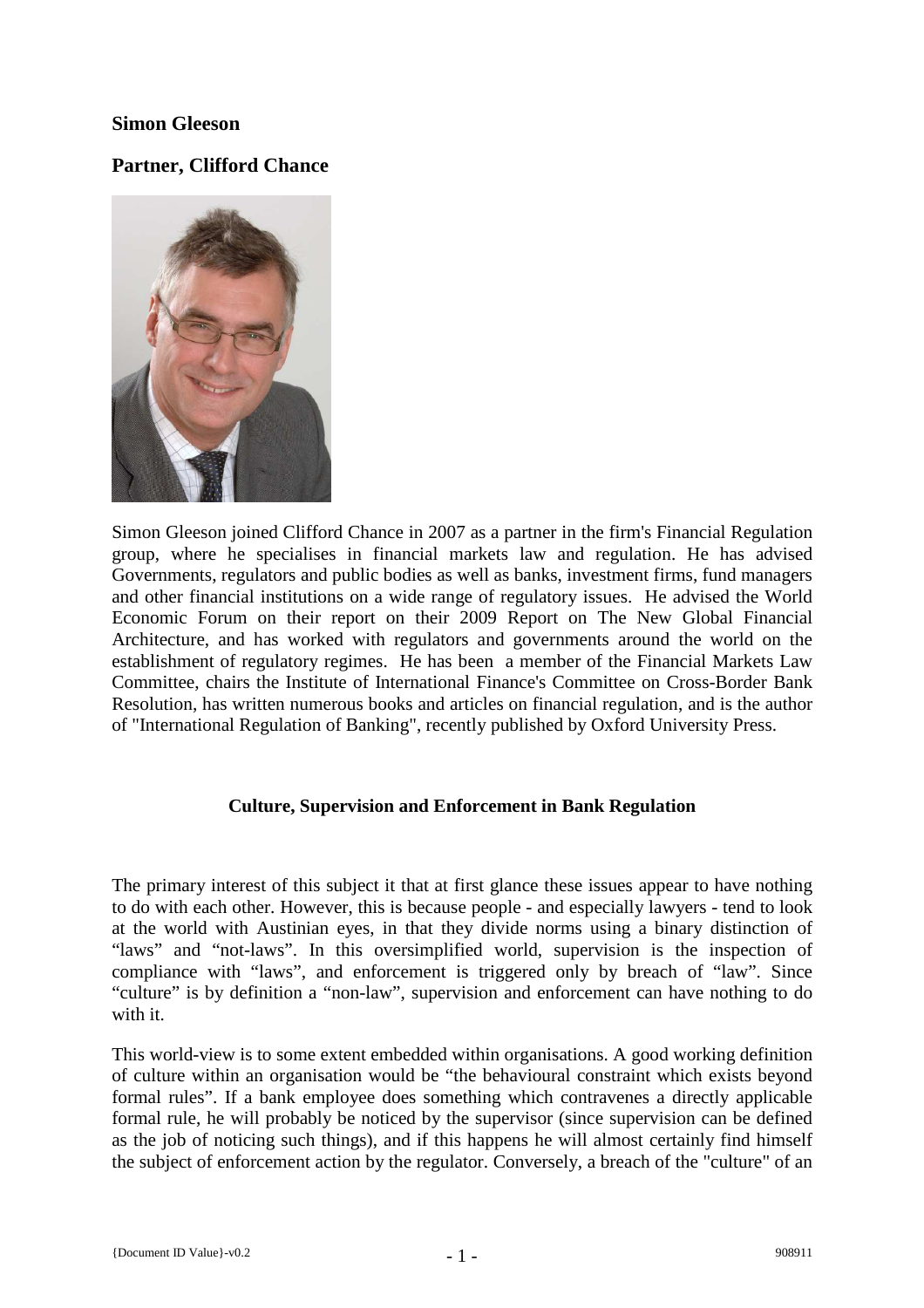institution by definition cannot be made the subject of formal enforcement action in the absence of formal rules.

There are two aspects of this distinction which are more complex than they first appear. One involves an element of time-inconsistency. One way of looking at culture is that it is the art of arranging a firm so that it does not do today that which will be prohibited and prosecuted tomorrow. A firm cannot know what exactly will be prosecuted tomorrow. However it can know the sorts of things which are done today, but which would, if the regulator knew that they were being done today, attract immediate censure (The "immediate" in this test is important - mores change over time, as do accepted practices. However the fact that changing mores cannot be easily anticipated is not the same as saying that that attitudes to currently unprohibited activities cannot be anticipated).

#### Rules and culture

The starting point here is that the casual assumption that there is a clear distinction between "rules" and "culture" is highly misleading. In many respects this is a reflection of the discussion which bedevils so much of jurisprudence, in that it is a form of the discussion "what is law", or, more accurately, "when do informal norms become formal rules?". This is of interest to lawyers, but can be irrelevant in practice. If a particular employee of a particular institution is firmly of the view that if he does X he will be sacked, it matters not a jot whether X is prohibited by formal law or informal consensus within the bank. The issue here is akin to the debate as to whether the rules of the football league are "law" within the formal definition of a legal system. This is of interest to jurists, but irrelevant to footballers. If what you seek to change is the behaviour of groups of people, formal "law" is simply one tool (and not usually a particularly effective tool) to achieve that aim.

The one area where this debate is, however, of considerable importance is when viewed from the perspective of the enforcer himself. From the perspective of banks and other financial market participants it has never been more true that law is not what the rulebook says, but what the policeman does. However, when this is approached by the policeman himself, the answer to the question as to what he should do is a difficult one to answer. Financial regulatory authorities, like other public authorities, think of themselves a bound by Hartian secondary rules – they should only enforce those norms which have been through a process of endorsement by the legislator which results in their being regarded as "law". This position has the merit of being in accordance with law, jurisprudence, and the traditions of individual freedom and constrained authority which form the basis of English Law. However, the consequence for those authorities of the adoption of this position has been sustained criticism over an extended period of time for having a "box-ticking" approach to their regulatory briefs; enforcing minor rules related to technical performance of functions without considering the "bigger picture" of the overall conduct of the industry as a whole. Few authorities accept that this criticism is entirely justified, but even fewer assert that it is entirely unjustified. Thus, in the same way that banks find themselves under pressure to enhance the non-legal norms within their organisations, regulators find themselves under pressure to find ways of enforcing those non-legal norms.

At this point we set foot into jurisprudence. An enormous amount of academic effort has gone into answering the question "what is law?", and the most familiar manifestation if this is to be found in the question of whether there is any real difference between "law" and regulation". Classical (Austinian) jurisprudence operates on the basis that law is simply that which the system designates as such – thus a law is a law if it is enacted by a lawmaking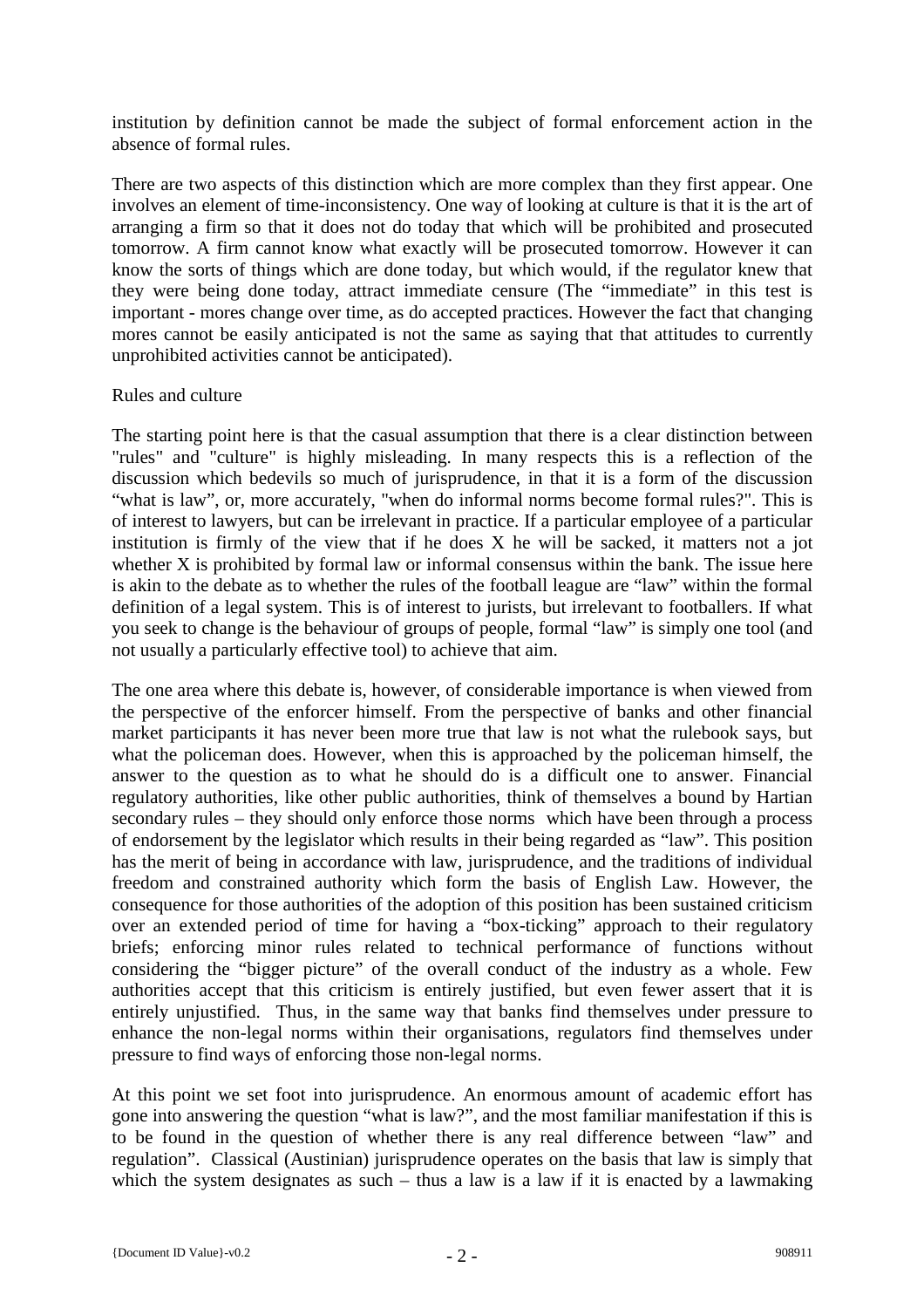body, and if it is not it is not. This yields a formal distinction between law and regulation which is accurate but useless – law is that which is made by legislatures, regulation is that which is made by regulators. However the real issue in the law versus regulation debate is as to whether regulation is somehow different in kind from law – is somehow "less" than law. In some respects this is clearly true – law applies to people generally; regulation generally applies to a subset of any population, and whereas law is intended to produce equity between parties, regulation is intended to place the regulated person at the service of (i.e. in an inferior position to) others. Finally, the sanctions which may be imposed in respect of a breach of a regulation are likely to be prosecuted by a different authority in front of a different tribunal with a different (and lesser) range of penalties from those which would be imposed in respect of a breach of the ordinary law of the land.

If regulation is "less" than law, then it seems *a fortiori* that culture is less even than regulation. We shall examine this conclusion.

Consider a hypothetical bank. As a hypothetical employee of that hypothetical bank, how shall we order our conduct? The first point is that the majority of our concerns are in fact driven by the law of the land. The regulatory system supplies glosses to the basic dictates of law – don't lie, don't cheat, don't steal – but we obey these laws not because we are employees of a regulated institution, but because we are citizens of the state. Over and above the law of the land is the regulatory system. The essence of bank regulation is the idea of the protected, regulated monopoly. In the same way that he state seeks to prevent people from holding themselves out as doctors or lawyers unless they are properly qualified, it does the same with Banks. This sort of arrangement has a classic quid-pro-quo character to it – participants are collectively given a monopoly backed by state power, and in exchange they agree to be subject to rules over and above those set out in the ordinary law. Thus – at its simplest – a banker who sells a financial product to a retail customer is required to do a number of things – determine that the product is suitable for the buyer, give full disclosure, provide follow-up information – which would not be required from a salesman selling a second-hand car. These standards are set out in the regulatory system, which can be viewed as applying a set of standards which are not applicable to the world as a whole, and compliance with which is the price of being permitted to participate in the protected monopoly.

This would seem to support the idea that regulation is somehow "less" than the law. However the issue with which we are currently concerned is not the classification of obligations, but the effect on behaviour of the existence of those obligations. The reason that this is significant is that inherent in the argument that regulation is "less" than law is the idea that it therefore has a lesser impact on conduct – that people will be more careful to obey legal than regulatory sanctions. If this were true, it would necessarily also follow that culture would be "less" again, since it stands even lower in the hierarchy of norms than regulation. Using this formal approach, we could conclude that culture is therefore irrelevant to a rules-based approach to behavioural modification.

Consider a football cup-final match. The players are playing according to the rules of the Football Association. Everyone in the ground is, at the same time, subject to the laws of the land. Let us say that the rules of the football association prohibit a particular type of tackle, which at common law would not constitute the offence of assault. If a policeman present at the match sees a tackle of this kind on the field, he will not run onto the pitch and arrest the player concerned – however, the referee will award a penalty which may well lose the match for the team to which the tackling player belongs. One of the things that we can be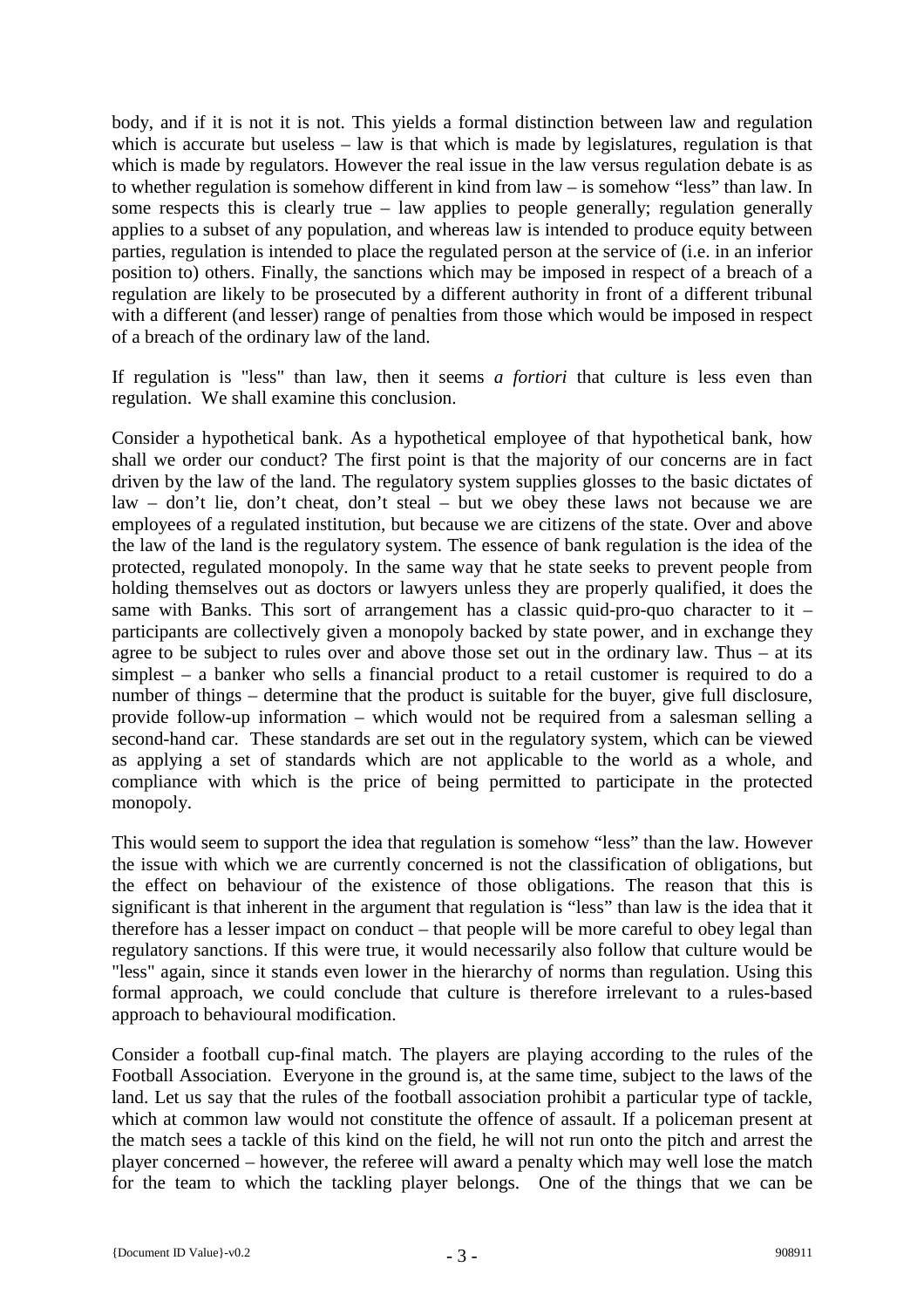reasonably certain of is that, from the point of view of the player at the time of the tackle, the rules of the Football Association will occupy a much larger slice of his attention than the criminal law. Playing football is what he is there to do, it is the sole aim of his career (and possibly of his life to date), and his success or otherwise in that aim will determine his future. In his mind, although the rules of the FA may be "less" than the law of the land, they are in practice the primary (and possibly the sole) determinant of his behaviour. If we flex our example slightly, and imagine that instead of a tackle which contravenes the rules of the FA but complies with the law of the land, the footballer performs a tackle which contravenes both the rules of the FA and the laws of the land. In the mind of the footballer, the only material consideration is likely to be the fact that he has contravened the rules of the FA and possibly given away a penalty.

What follows from this is that it is not possible to determine the impact of rules on behaviour by examining the formal nature of the rules themselves. What matters in any given circumstance is the classical calculation which applies to all prohibitions, both legal and nonlegal (we can call these "norms"). This the deterrence algorithm, usually expressed as a% x b% x c, where a% is the likelihood of the breach of the norm being noticed, b% the likelihood of that breach being sanctioned, c is the potential severity of the resulting sanction. The product of these three is the extent to which a person is likely to be deterred from a breach of the particular norm. The nature of the norm which is being breached is simply not relevant to the analysis.

It may be argued that this is an oversimplification, in that it matters who does the noticing - if an external person notes that an individual has contravened an internal norm, no consequences will follow from that. However, this is not in fact correct. Culture not only gives rise to internal expectations (that is, expectations of co-workers and management) but also external expectations (that is, expectations of clients, customers and the general public) . Consider, for example, a large oil exploration company. There will be a long list of regulators with formal statutory powers over it. There will also be a long list of non-statutory entities with a significant interest in what it is doing – consider Greenpeace as an example of the latter. Greenpeace is in no way a formal regulator – its determinations have no legal force, and breach of its determinations formally leads to no legal consequences. However, it is clearly true as a matter of fact that organisations of this kind can, if not placated, have a very significant commercial impact on the activities of the firms with which they are concerned, and exactly the same calculation – likelihood of objection, likelihood of a campaign of action and the economic consequences of that campaign – must be approached in broadly the same way that the expectations of a formally constituted regulator would be.

The point of all this is that an employee of a bank generally will not regard himself as subject to a number of different levels of rules arranged in a formal hierarchy, but to a series of norms whose origin is likely to be largely irrelevant to the extent to which he regards them as binding. This collection of norms is made up of the law of the land, the provisions of the relevant regulator, and the informal codes and accepted behaviours which prevail in the institution in which he works. These last are clearly not formal legislative codes. However, in the same way that the football player in the cup final is likely to be significantly more interested in the rules of the FA than the Criminal Justice Acts, in practice the bank employee is likely to be significantly more interested in what is expected of him by the informal code of the institution in which he operates than in either law or regulation as it technically applies to him.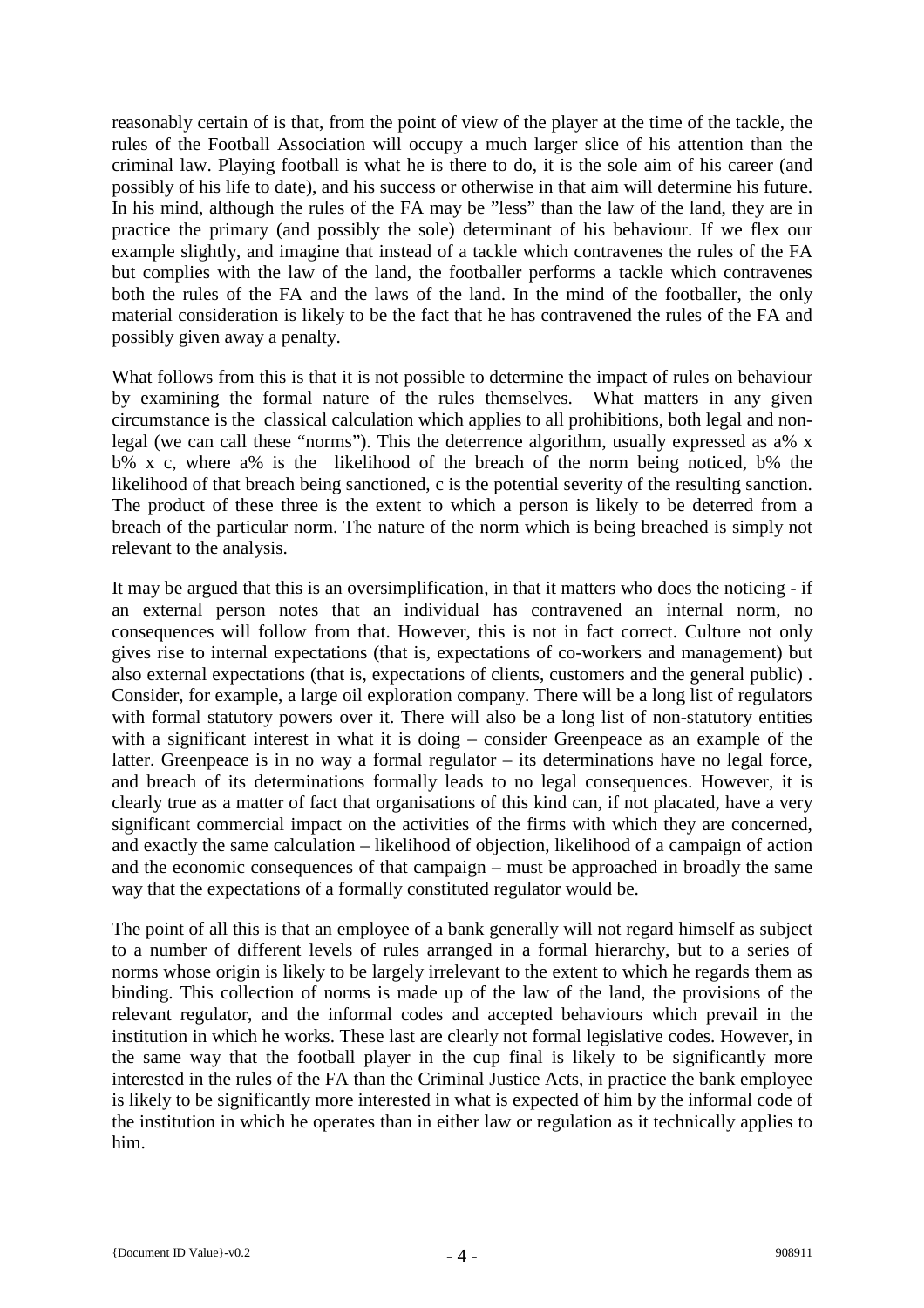When considering such codes, however, we have to reconsider the operation of the deterrence algorithm. The first two elements are probably the same as for any other estimation, but it is the third – the extent of the potential enforcement action – which is interesting in this context. There are a number of ways in which institutions respond to breaches of the internal code of behaviour, but none of these are likely to involve formal sanction (modern employment law pretty much ensures that dismissal for breach of an informal internal code of expectations is impossible without the payment of very substantial compensation). However, it is equally clear that this is not a useful paradigm - in real life, employees do not spend any very significant amount of their working time debating the risk of dismissal. The aim of employees is generally recognition and reward within the institutional structure of their firm of choice. In this context "sanction" is most likely to mean promotion withheld, a bonus less than that of contemporaries, or even simple fall in esteem within the organisation. These "sanctions" sound almost trivial compared with those which are available to regulators or civil authorities. However, in many respects they are the equivalent of conceding the penalty in the cup-final in terms of their ability to motivate and ensure compliance.

### Culture and Principles

It is impossible in a discussion of this kind not to consider the usefulness or otherwise of "principles based regulation". This may at first glance seem surprising. Principles based regulation itself has fallen into bad odour in the post-crisis environment, with many regulators pointing to the UK FSAs "product recall" of its former focus on principles as evidence that principles based regulation was simply a polite name for light touch - which in turn was merely a polite name for inadequate - regulation.

This is, however, oversimplistic. It is true that the FCA was unusual amongst its international comparators in articulating a set of principles as the basis of its regulatory approach. However, as Julia Black has pointed out<sup>1</sup>, it is important not to confuse a formal adherence to published principles with the activity of principles-based regulation. On examination, most regulatory systems will be found, to one degree or another, to be based on a principles rather than a purely literalistic approach to rules enforcement. As Black says, the question of whether a regime is a principles based regime is entirely independent of the presence of formal principles in the written rulebook. If the question is rephrased as one as to whether the regulator can be said to operate on the basis of identifiable principles which underlie its formal rules, then most if not all regulators would claim to be principles-based using this definition.

What, then, do we mean by principles based regulation, and how do we identify it? It is important to emphasise at this point that principles based regulation does not mean a regulatory requirement to have principles. Principles based regulation has been described as an outcomes-based approach, where the regulator specifies the outcome to be achieved and leaves it to the firm concerned to achieve that required outcome

This raises the question as to why, if regulators regard these principles as being rules, they do not all formally incorporate the into their rule books. The answer to this is that even for those regulators who do incorporate principles in their rule books, those principles are not really

 $\overline{a}$ 

<sup>&</sup>lt;sup>1</sup> *The Rise and Fall of Principles Based Regulation*, LSE law, society and economy working paper 17/2010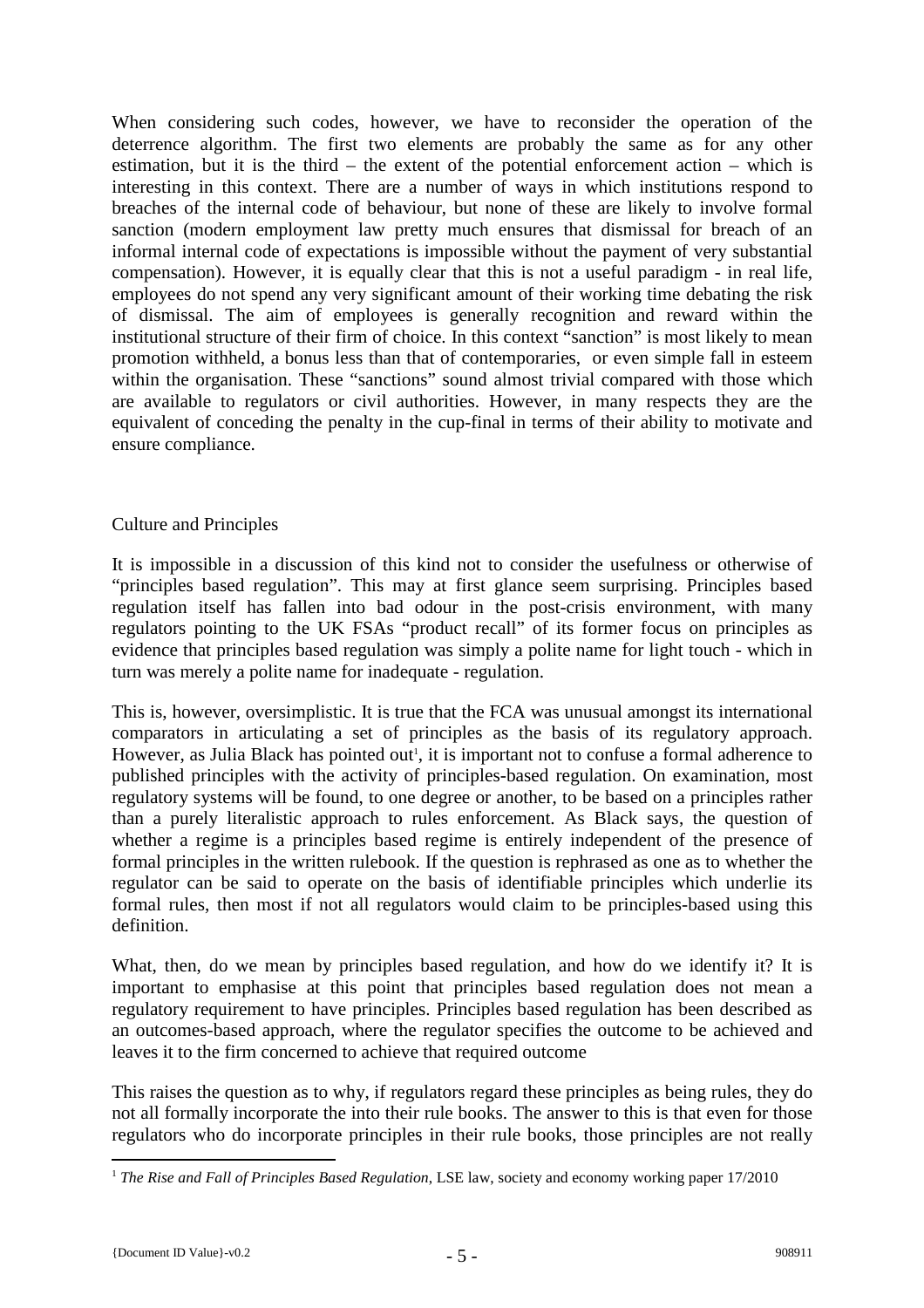"rules". The problem, of course, is that rules at this level of generality do not pass the Hart/Raz test of being law at all, for the same reason that "be good" would not constitute an effective criminal statute. Thus, for example the FCA principle that firms should "treat customers fairly" is not, as it stands, a rule. The FCA has given a great deal of guidance as to what this principle means in certain specific situations, and firms have been fined for breaches of that guidance. However, although the formal justification of the sanction is breach of the principle, in practice it is the guidance, not the principle, which constitutes the rule.

This example illustrates the difficulty of complying with principles. It is easy for commentators to say that it should be clear to firms whether their activities amount to treating customers fairly or not. The problem, however, is that there is no single common standard for what is "fair", and treatment which may be accepted by one customer as fair may be regarded by another as grossly exploitative. It is generally for this reason that when firms are exposed to regulatory sanctions, the justification for the sanction is by reference to breaches of identifiable specific rules rather than of principles alone.

The conclusion from this seems to be that principles perform much the same functions for regulators that culture forms for firms - a statement of a specific set of aspirations which exist alongside, but in some senses above, the specific rules which explicitly govern day to day interactions. It might, indeed, be not unfair to describe principles as a statement of the regulators' culture, in the sense of an articulation of the outcomes which the rules should seek to achieve. However, it is quite clear that regulators themselves would not accept this - or rather, would not agree that this was the only purpose of the principles. Principles, they would say, should be goals for the regulated as well as the regulator, and if the regulated are not seeking to deliver outcomes which satisfy the principles of the regulator then they are delinquent in their duty.

We can consider the obligation to deliver outcomes compatible with the underlying principles as a separate regulatory obligation which is distinct from the obligation to comply with the specific rules set out in the rule books. Considered on this basis, then the issue becomes one of how firms are to achieve this aim. One way of looking at the problem would be to say that the firm has one tool - compliance - to ensure that detailed rules are adhered to, and another culture - to ensure that principles are taken into account in the way in which the business is conducted. A critic might say that a structure of this kind has ceased to constitute principlesbased regulation, and become two separate forms of regulation - principles based and rulebased - which are applied interchangeable to the regulated firm according to which gets the best regulatory outcome. This is almost certainly correct.

#### Conduct and outcomes

One of the worst problems with discussions of conduct is generally a lack of specificity – that is, the idea that conduct – and indeed people – can be simply and easily divided into "good" and "bad". The most extreme manifestation of this can be seen in those accounts of the 2007- 8 financial crash which argue, in effect, that those who structured sub-prime mortgage securitisations must have been dishonest because, five years later, people who worked in an entirely different part of a different bank were prosecuted for manipulating LIBOR. It is clearly true that a successful regulatory action against any institution on the basis of dishonest conduct within that institution will have a detrimental impact on the perception of the institution as a whole, and by implication of all those who work for it. However, outside the media, perception is not reality, and the fact that something has gone badly wrong within a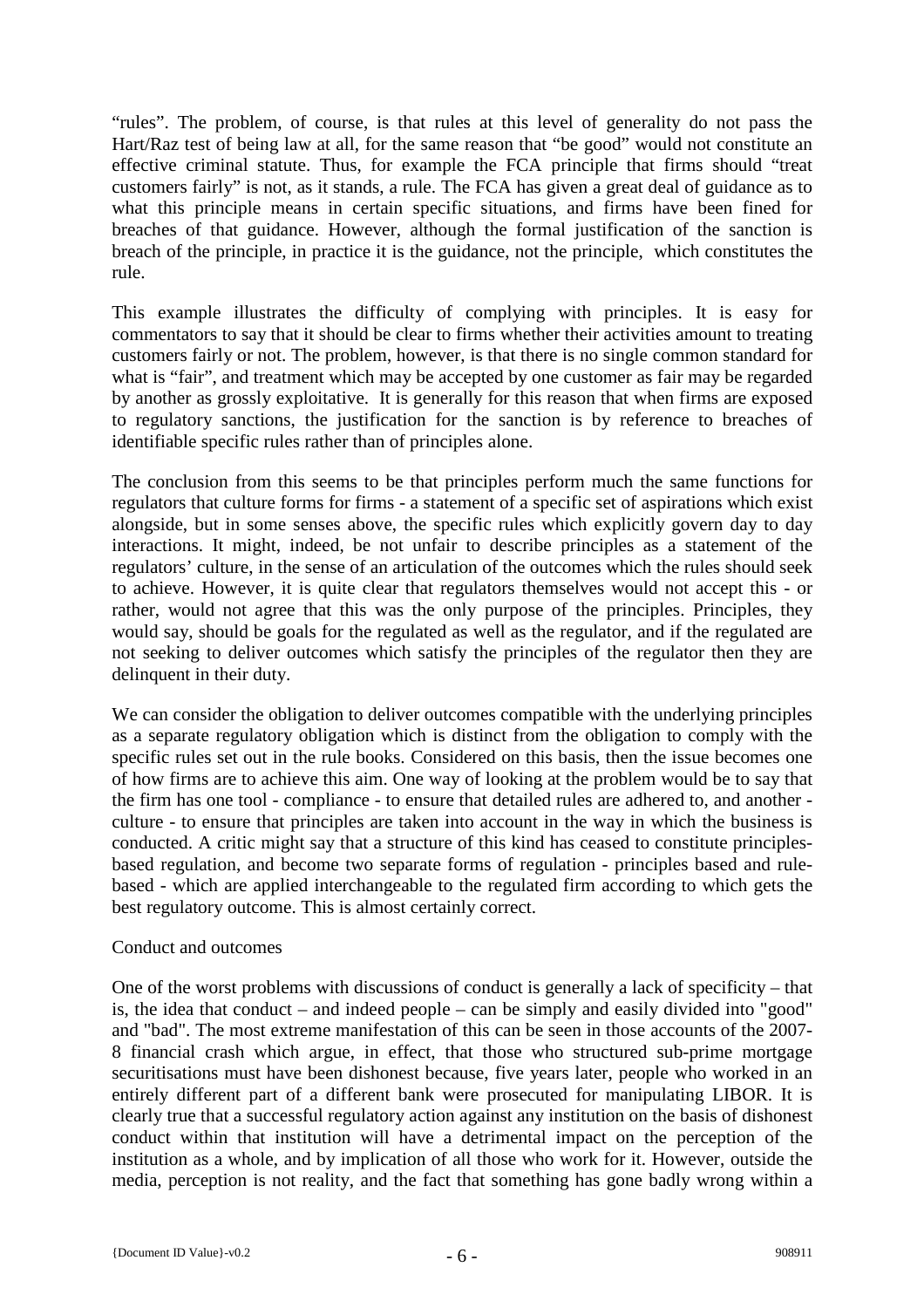part of an organisation tells us nothing useful about the way in which other parts of the same institution are managed. It is clearly true that institutions have cultures, but this is probably not what is meant here.

It is helpful in this regard to examine what "bad" culture looks like. In the FCA/PRA report on the failure of HBOS, probably the most spectacular of the UK bank failures during the crisis, a great deal of the blame of the failure is laid at the door of the culture within the institution. The (devastating) finding was that "The ineffectiveness of HBOS's risk management framework was a consequence of a culture within the firm that prioritised growth aspirations over the consideration of risk. HBOS's weak risk culture was evident at all levels of the firm, with the Board-approved emphasis on growth setting the tone for the rest of the organisation."

This is important for a number of reasons. One is that it rings true – the underestimation of risk in pursuit of gain is a universal element of the human conditions, and although it is true that management structures within firms should be constructed primarily to rein in this tendency, it is not at all surprising that they are not invariably successful in this regard.

The second point, however, is that when we describe this culture as being defective, we are not thereby passing a value-judgement of any form as to the extent to which what was done was "evil" or "wrong". The individuals concerned might be accused of putting their own interests before those of others – for example, in order to gain short-term bonuses whilst leaving the payers of those bonuses (the shareholders) exposed to long term risks. However, what is notable about the report is the extent to which this does not appear to have been the case. The foundation of HBOS's underrecognition of risk appears to have been an entirely understandable ambition on the part of its senior managers to grow their business, win market share and demonstrate to others the superiority of themselves and their organisation. The idea that there is no reason to worry because, when the day of reckoning comes, "I will be gone, you will be gone" is entirely absent from these findings. What this demonstrates is, inter alia, the almost complete separation between "morally culpable" and "harmful" in this context. A culture can be so harmful as to be toxic, both to the entity and to the wider economy, without any individual within it doing anything, or holding any view, which should attract moral obloquy.

When we consider the HBOS example and ask the question "what should have been done"?, it is quite clear that the response should have been to create an atmosphere within which there was greater concern with risk, and less with apparent commercial success. It is also entirely clear that this is something which, in order to be effective, should permeate the organisation from the top down.

However, when we consider what role regulation might have played in the development of such a culture, we do not come to any particularly useful conclusion. As regards corporate governance, there is nothing easier than prescribing procedures, and regulators have created mountains of paper doing this. However, as is made clear in the HBOS report, the corporate governance procedures within HBOS were, on paper, excellent – indeed the "three lines of defence" model operated by HBOS was, on paper at least, a sophisticated and effective process. The problems lay less in the processes, and more in the approaches maintained by those participating in those processes.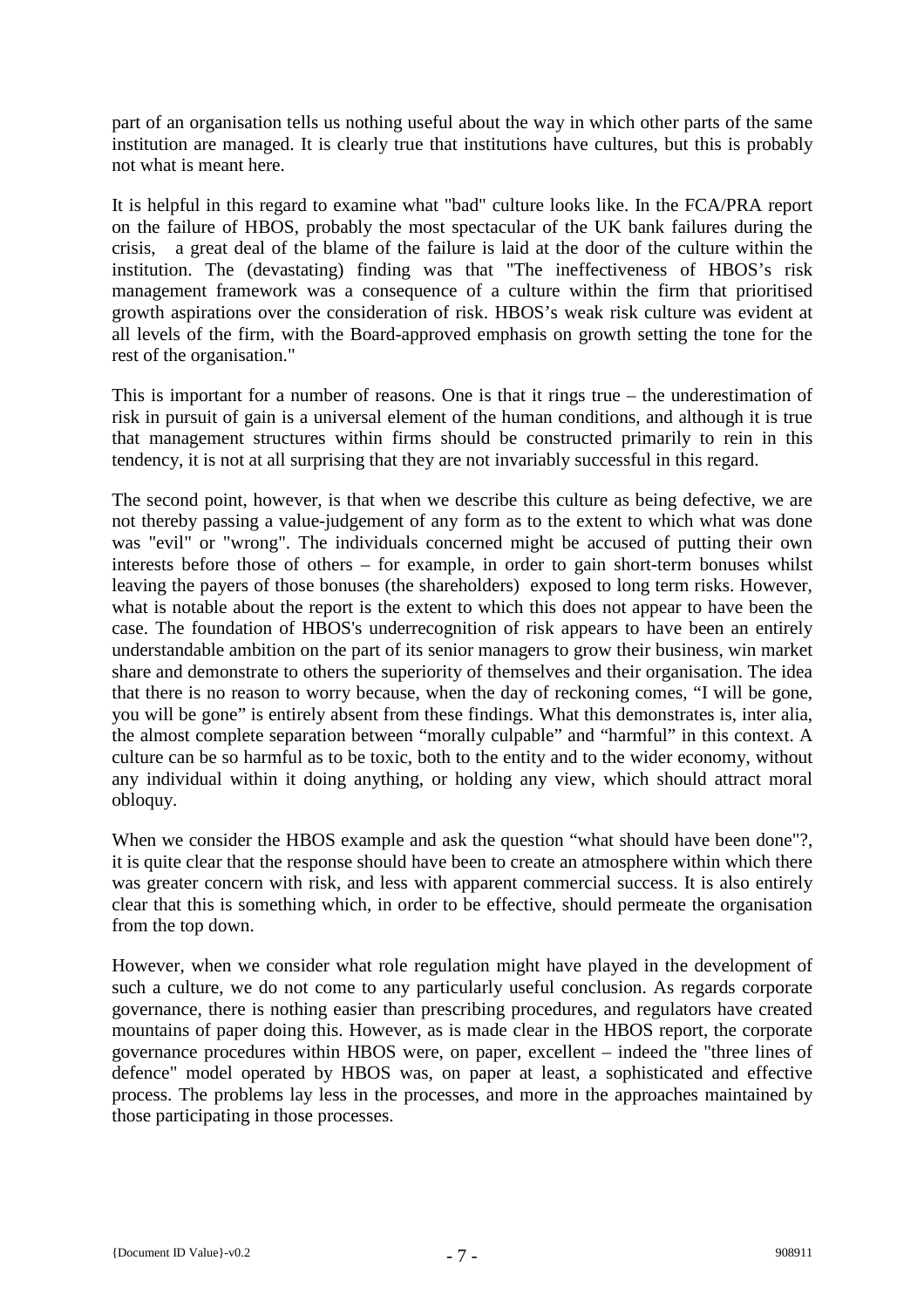It is fair to say, in conclusion, that supervisors now acknowledge that merely looking at formal processes is not, of itself, a particularly effective way of monitoring management, and seek to watch the process in action rather than merely examining the processes in isolation.

# Enforcement policy

The primary question to be addressed here is whether enforcement per se has any role at all to play as a policy instrument in driving cultural change. In principle, the answer would seem to be that it does not. Enforcement policy, by definition, is focused on actual breaches of the existing rules. To the extent that the objective of the those focussed on culture are to drive improvements which go beyond the existing rules, the two might appear to be at complete cross-purposes.

Enforcement decisions are the basis of any regulator's interaction with the regulated community. Brutally, a regulator needs to be believed to be capable of effective, targeted action having a significant impact on the recipient before it will be effective in imposing its requirements on the regulated community. It is not true that enforcement is regulation, but it is true that without enforcement regulation is not regulation.

This takes us to the question of how the decision to commence enforcement action is taken. It is not the case that any regulator will automatically commence enforcement proceeding wherever there has been a demonstrable breach of the rules. All enforcement decisions are made using a two-stage process. The first stage involves an assessment of the evidence collected by the enforcement authority and n assessment of the likelihood of succeeding in enforcement proceedings. If this is not likely, then the proceedings are abandoned. However, even if there is enough evidence to secure a successful outcome, there is a further assessment to be made as to whether bringing enforcement action in the particular case is in line with the public policy objectives of the regulator.

There are a large number of policy issues which a regulator may consider in bringing enforcement action. However one of the clearest is that the enforcement action itself is intended to have an impact not only on the person engaged in the activity but also on others. This objective is neatly summarised in the FCAs enforcement guide

"The FCA will aim to change the behaviour of the person who is the subject of its action, to deter future non-compliance by others, to eliminate any financial gain or benefit from non-compliance, and where appropriate, to remedy the harm caused by the non-compliance." [FCA Enforcement Guide 2.2(4).

This makes clear that enforcement action is not simply aimed at the person on the receiving end of that action. This is made even clearer slightly further on

The FCA does not have a set of enforcement priorities that are distinct from the priorities of the FCA as a whole. Rather, the FCA consciously uses the enforcement tool to deliver its overall strategic priorities. The areas and issues which the FCA as an organisation regards as priorities at any particular time are therefore key in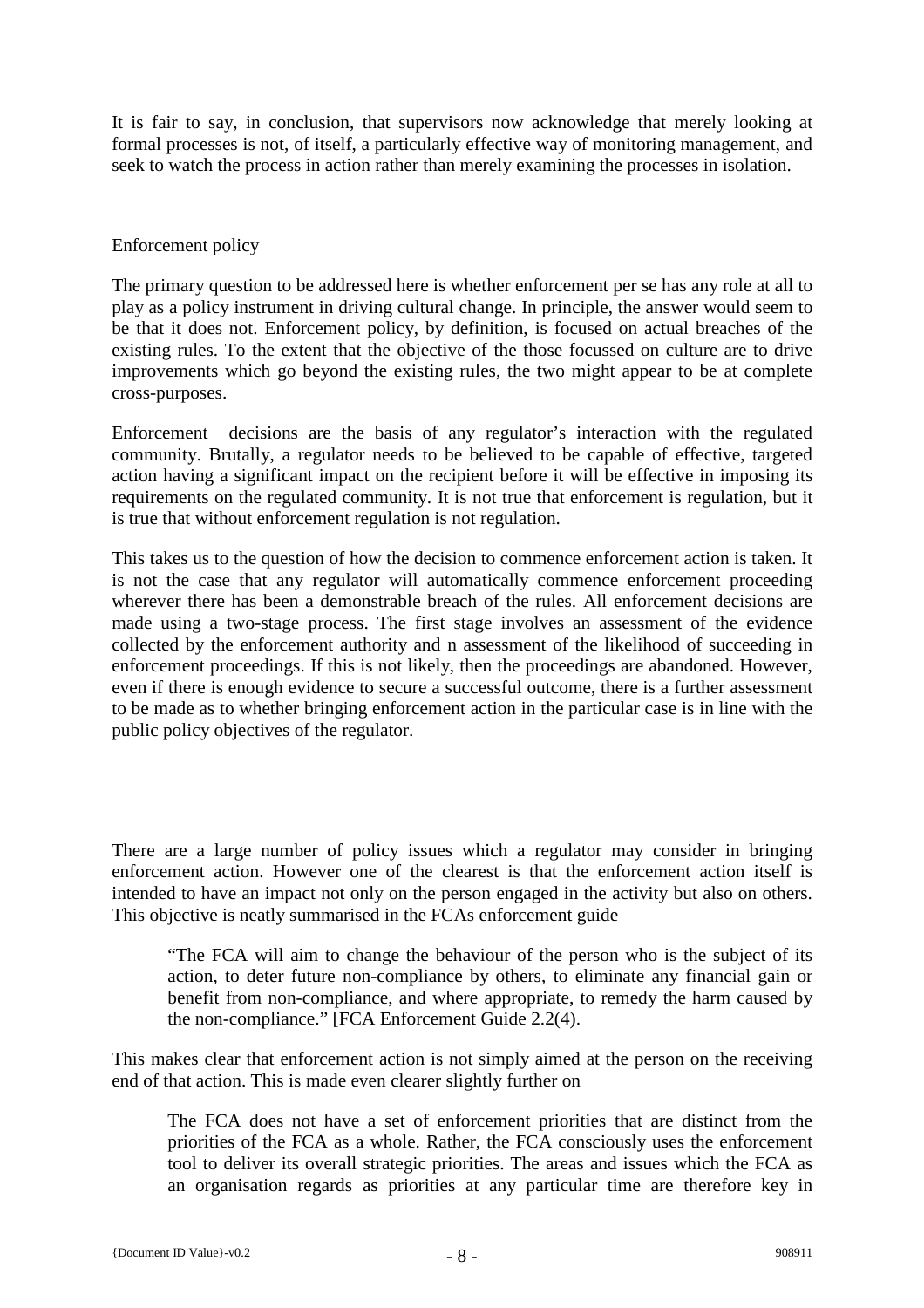determining at a strategic level how enforcement resource should be allocated. FCA priorities will influence the use of resources in its supervisory work and as such, make it more likely that the FCA will identify possible breaches in these priority areas. Further, should evidence emerge of potential breaches, these areas are more likely to be supported by enforcement action than non-priority areas.

[Guide 2.6]

This does make clear that enforcement is a communication tool.

Enforcement authorities can clearly bring enforcement actions in respect of breaches of rules. However, there are two problems with using enforcement action per se to affect behaviour outside the rules. The first is that behaviour is, by definition, a matter of human conduct. Put simply, a firm cannot have a behaviour  $-$  it is only the individuals who compose that firm who can behave. However, in general the regulatory system applies to regulated entities, and the regulated entity in these cases is the firm, not the individuals. This is, of course, an oversimplification, in that regulators have jurisdiction over the individuals who comprise the firm. However this jurisdiction is limited by the fact that it tends to arise only where the firm itself has breached rules. The issues with bringing enforcement actions against individuals are well-known- where the individual is clearly culpable then action is straightforward, but where the individual is a manager or employee, in general enforcement is only likely to be practical where actual wrongdoing can be shown on the part of that person. Actual wrongdoing in this case can be inferred from inaction – for example, a failure to establish system to address a known problem, or a failure to act on information received which might have indicated breaches of the rules – or from active encouragement of another person to breach rules.

All of this may be regarded as a long-winded way of saying that regulatory enforcement cannot lie for breach of non-regulatory rules. However, the world is a more complicated place than that, and it is interesting to consider an example of a situation - the UK PPI mis-selling case - where a regulator succeeded in doing exactly that.

The facts of the PPI situation are contentious even now, but a short summary might run roughly as follows. It is common practice amongst banks of all descriptions to provide their customers with a mixture of credit and services, and it is generally found upon inspection that the profit in the relationship comes through the price of the services - indeed, in corporate relationships it is by no means unusual to find loans priced at below the cost to the bank of the financing concerned, such loans being provided on this basis in order that the relationship arising from the provision of the loan may be sued for the sale of other services. This approach was deployed by UK retail banks as regards the retail lending market in the UK, in the retail market, with apparently underpriced loans being offered in association with apparently overpriced insurance. There was nothing particularly difficult to understand about the insurance being offered, there was no doubt that the pricing of the insurance was clear and transparent, in that the price to be aid was clearly disclosed, and it was common ground that the sales concerned were in accordance with the rules governing sales of insurance which were in force at the time. However, the financial terms on which the insurance was sold yielded an extraordinarily high profit to the person selling it - in *Plevin v Paragon Finance<sup>2</sup>* , Lord Sumption held that the mere economic terms of the contract alone (a commission equal

 $\overline{a}$ 

<sup>&</sup>lt;sup>2</sup> [2014] UKSC 61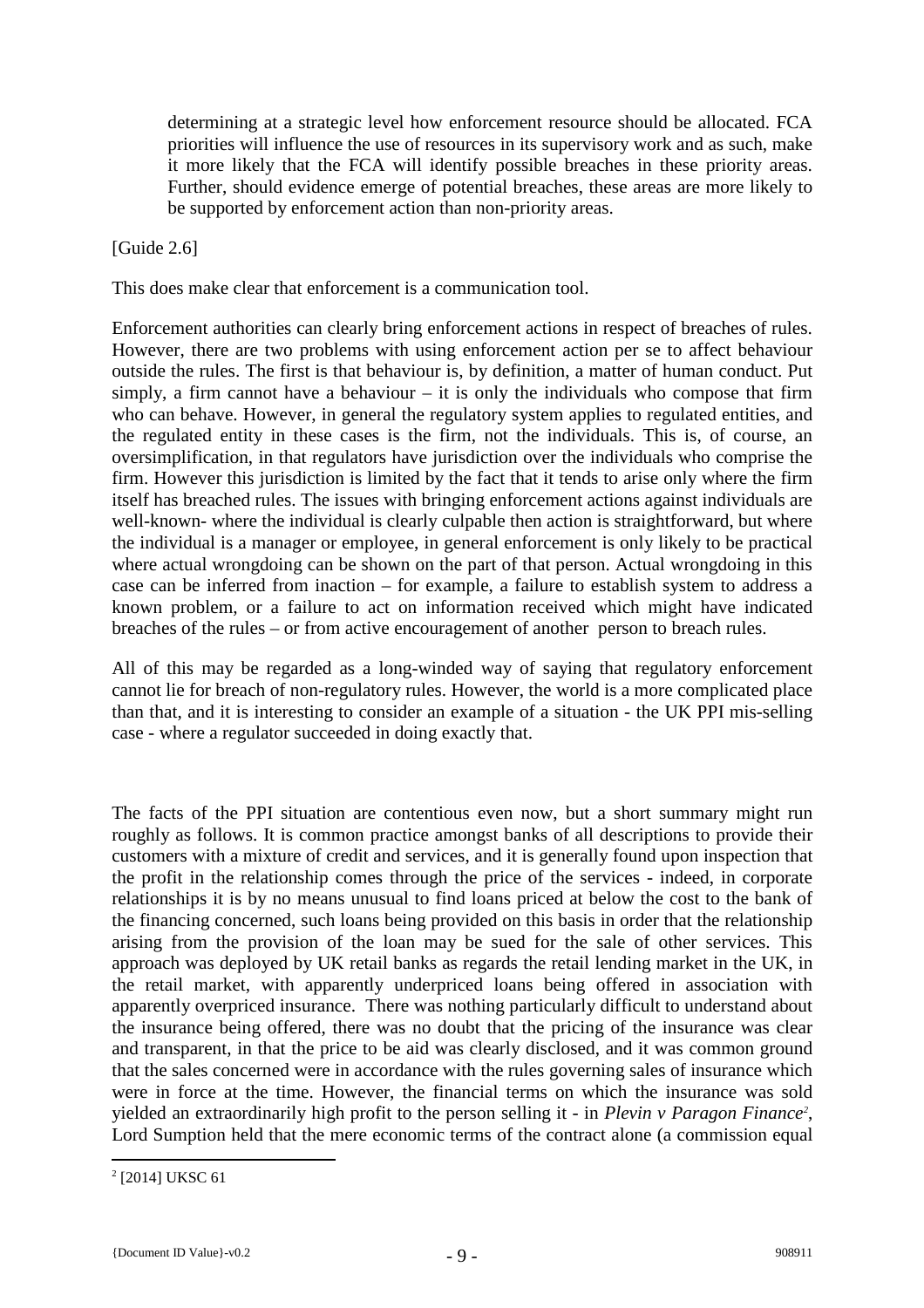to 71% of the sale price was paid) made it *per se* unfair, although he indicated without deciding that the disclosure of this fact might have cured the unfairness.

The position, in a nutshell was therefore that the outcomes for most PPI customers were held to have been unfair, although no actual rule had been broken in the course of their sale .

Pausing here for a second, it may be noted that a good part of the problem in practice seems to have arisen from the fact that the regulations surrounding the sale of insurance products of this type at the relevant time were based on the assumption that the investor had a responsibility to look after his own interests, and in particular, when he was clearly informed what he was getting and what price he was paying for it, that the responsibility for the decision would then become his own. The various commentaries on the incident seem to agree that any thinking customer should have been able to see immediately that what was being offered was substantially overpriced, and although it was suggested that in some cases buyers of the product were either coerced or deceived into buying it, this was not the case with the majority of buyers<sup>3</sup>. This fact pattern raises some very difficult issues for regulators as to what their role in such cases is actually supposed to be and, in particular, what level (if any) of responsibility for their own decisions should retail customers be expected to take. That's having been said, it is not in dispute that by 2010 a very large number of these policies had been sold; many distributors and banks had been significantly enriched thereby; and many customers had suffered detriment.

The starting-point for the PPI discussions was the activity of the UK Financial Ombudsman. Now the operations of Ombudsmen are an interesting illustration of the limits of conventional analysis of the distinction between law and morality. An Ombudsman is generally established in respect of a particular industry, and exists to review complaints made by customers of the firms in that industry. However Ombudsmen are not judges, and are not constrained to operate within the law. In the UK, for example, it was decided in R (Heather Moor v Edgecombe)  $v$  FOS $4$  that an ombudsman may reach a decision in a case which is at variance with the ordinary common law, and indeed with all of the other materials which relate to the situation, provided that he is satisfied that the outcome is fair and reasonable.

In summary, the approach of the Ombudsman to PPI complainants was to say that all sales of PPI should be presumed to be unfair unless the institution concerned could prove that, at the point of sale, full disclosure had been made of the commission or profit levels, the sale would be treated as being unfair and the ombudsman would order compensation to be paid. The banks - who had in general made no such disclosure because there was at the time no rule requiring it - were understandably unhappy by this approach, and appealed to the courts to hold that what was being done should be stopped.

It is interesting to consider the number of different layers of "laws" which were present in this case.

- At the lowest level are the specific rules of the FCA relating to the sale of the products. It is common ground that these were not breached at any time.

 $\overline{a}$ 

<sup>3</sup> Although the Competition Commission report (Market Investigation into Payment Protection Insurance, 29 January 2009) into the PPI market concluded that there were very significant impediments to customers comparing different PPI policies, to some extent directly attributable to the behaviour of the sellers of PPI.

<sup>4</sup> [2008] EWCA Civ 642